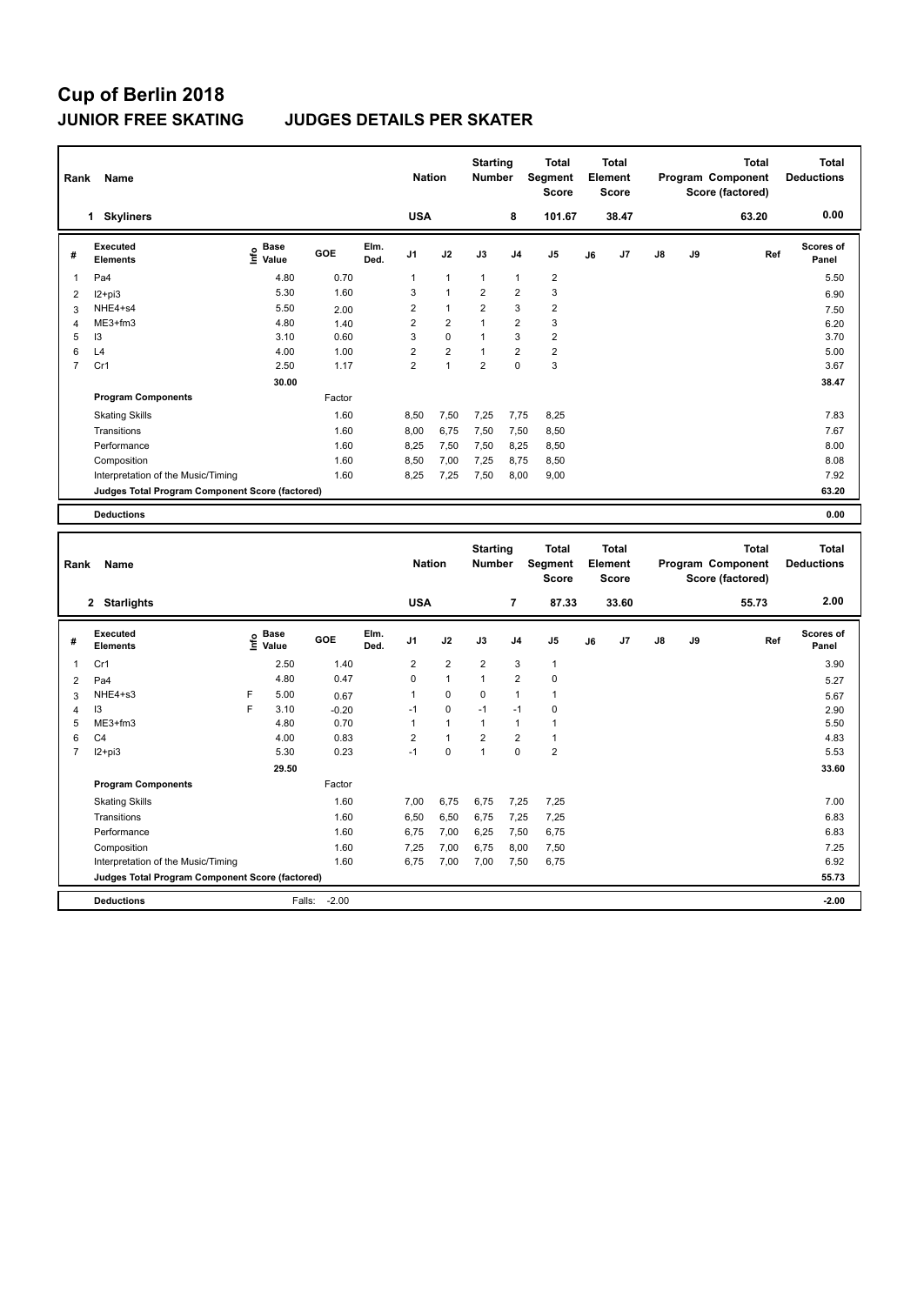### **JUNIOR FREE SKATING JUDGES DETAILS PER SKATER**

| Rank           | Name                                            | <b>Nation</b>                    |        | <b>Starting</b><br><b>Number</b> |                | <b>Total</b><br>Segment<br><b>Score</b> | <b>Total</b><br>Element<br>Score |                |                |    | <b>Total</b><br>Program Component<br>Score (factored) | <b>Total</b><br><b>Deductions</b> |    |       |                    |
|----------------|-------------------------------------------------|----------------------------------|--------|----------------------------------|----------------|-----------------------------------------|----------------------------------|----------------|----------------|----|-------------------------------------------------------|-----------------------------------|----|-------|--------------------|
|                | <b>Valley Bay Synchro</b><br>3                  |                                  |        |                                  | <b>FIN</b>     |                                         |                                  | 6              | 87.13          |    | 32.87                                                 |                                   |    | 54.26 | 0.00               |
| #              | Executed<br><b>Elements</b>                     | <b>Base</b><br>e Base<br>⊆ Value | GOE    | Elm.<br>Ded.                     | J <sub>1</sub> | J2                                      | J3                               | J <sub>4</sub> | J5             | J6 | J7                                                    | $\mathsf{J}8$                     | J9 | Ref   | Scores of<br>Panel |
| $\overline{1}$ | Cr1                                             | 2.50                             | 0.70   |                                  | 1              | $\overline{1}$                          | $\mathbf{1}$                     | $\overline{2}$ | $\mathbf{1}$   |    |                                                       |                                   |    |       | 3.20               |
| 2              | Pa4                                             | 4.80                             | 1.17   |                                  |                | $\overline{2}$                          | 1                                | $\overline{2}$ | $\overline{2}$ |    |                                                       |                                   |    |       | 5.97               |
| 3              | 13                                              | 3.10                             | 0.40   |                                  | 2              | 1                                       | 1                                | 1              | $\overline{2}$ |    |                                                       |                                   |    |       | 3.50               |
| 4              | C <sub>4</sub>                                  | 4.00                             | 0.50   |                                  |                | $\overline{1}$                          |                                  | $\overline{2}$ | 1              |    |                                                       |                                   |    |       | 4.50               |
| 5              | $ME3+fm3$                                       | 4.80                             | 0.70   |                                  |                | $\overline{1}$                          | 1                                | 1              | 1              |    |                                                       |                                   |    |       | 5.50               |
| 6              | NHE4+s3                                         | 5.00                             | 0.33   |                                  | $\overline{2}$ | $\mathbf 0$                             | $\mathbf 0$                      | $\overline{1}$ | 0              |    |                                                       |                                   |    |       | 5.33               |
| $\overline{7}$ | $12+pi2$                                        | 4.70                             | 0.17   |                                  | 1              | $\mathbf 0$                             | $\mathbf 0$                      | 0              | $\mathbf{1}$   |    |                                                       |                                   |    |       | 4.87               |
|                |                                                 | 28.90                            |        |                                  |                |                                         |                                  |                |                |    |                                                       |                                   |    |       | 32.87              |
|                | <b>Program Components</b>                       |                                  | Factor |                                  |                |                                         |                                  |                |                |    |                                                       |                                   |    |       |                    |
|                | <b>Skating Skills</b>                           |                                  | 1.60   |                                  | 7,00           | 7,00                                    | 6,50                             | 6,00           | 6,50           |    |                                                       |                                   |    |       | 6.67               |
|                | Transitions                                     |                                  | 1.60   |                                  | 6.75           | 6,50                                    | 6,50                             | 6,00           | 6.75           |    |                                                       |                                   |    |       | 6.58               |
|                | Performance                                     |                                  | 1.60   |                                  | 7.00           | 7,25                                    | 6.25                             | 6,50           | 6,75           |    |                                                       |                                   |    |       | 6.75               |
|                | Composition                                     |                                  | 1.60   |                                  | 6.75           | 7,00                                    | 7,25                             | 7,25           | 7,00           |    |                                                       |                                   |    |       | 7.08               |
|                | Interpretation of the Music/Timing              |                                  | 1.60   |                                  | 7,00           | 7,25                                    | 6,75                             | 6,50           | 6,75           |    |                                                       |                                   |    |       | 6.83               |
|                | Judges Total Program Component Score (factored) |                                  |        |                                  |                |                                         |                                  |                |                |    |                                                       |                                   |    |       | 54.26              |
|                | <b>Deductions</b>                               |                                  |        |                                  |                |                                         |                                  |                |                |    |                                                       |                                   |    |       | 0.00               |

|   | Rank<br>Name                                    |                                  |         |              |                |                      | <b>Starting</b><br><b>Number</b> |                | <b>Total</b><br>Segment<br><b>Score</b> | <b>Total</b><br>Element<br><b>Score</b> |       |               |    | <b>Total</b><br>Program Component<br>Score (factored) | <b>Total</b><br><b>Deductions</b> |
|---|-------------------------------------------------|----------------------------------|---------|--------------|----------------|----------------------|----------------------------------|----------------|-----------------------------------------|-----------------------------------------|-------|---------------|----|-------------------------------------------------------|-----------------------------------|
|   | 4 Stella Polaris                                |                                  |         |              | <b>FIN</b>     |                      |                                  | 5              | 81.82                                   |                                         | 32.14 |               |    | 50.68                                                 | 1.00                              |
| # | Executed<br><b>Elements</b>                     | <b>Base</b><br>e Base<br>⊆ Value | GOE     | Elm.<br>Ded. | J <sub>1</sub> | J2                   | J3                               | J <sub>4</sub> | J <sub>5</sub>                          | J6                                      | J7    | $\mathsf{J}8$ | J9 | Ref                                                   | <b>Scores of</b><br>Panel         |
| 1 | Cr1                                             | 2.50                             | 0.70    |              | 1              | 1                    | $\mathbf{1}$                     | 1              | $\overline{1}$                          |                                         |       |               |    |                                                       | 3.20                              |
| 2 | ME3+fm3                                         | 4.80                             | 0.70    |              | 1              | $\blacktriangleleft$ | $\mathbf{1}$                     | $\Omega$       | 1                                       |                                         |       |               |    |                                                       | 5.50                              |
| 3 | NHE2+s2                                         | 3.00                             | 0.50    |              | 1              | 1                    | $\Omega$                         | 1              | 1                                       |                                         |       |               |    |                                                       | 3.50                              |
| 4 | $13 + pi3$                                      | 6.00                             | 0.67    |              | 0              | $\mathbf{1}$         | $\mathbf{1}$                     | $\mathbf 0$    | 1                                       |                                         |       |               |    |                                                       | 6.67                              |
| 5 | W <sub>4</sub>                                  | 4.00                             | 0.50    |              | 1              | $\mathbf{1}$         | $\mathbf{1}$                     | 1              | $\overline{2}$                          |                                         |       |               |    |                                                       | 4.50                              |
| 6 | Pa4                                             | 4.80                             | 0.47    |              | $-1$           | $\mathbf{1}$         | $\mathbf{1}$                     | $\overline{2}$ | $\pmb{0}$                               |                                         |       |               |    |                                                       | 5.27                              |
| 7 | 13                                              | 3.10                             | 0.40    |              | $\overline{2}$ | $\overline{2}$       | 1                                | 0              | $\overline{1}$                          |                                         |       |               |    |                                                       | 3.50                              |
|   |                                                 | 28.20                            |         |              |                |                      |                                  |                |                                         |                                         |       |               |    |                                                       | 32.14                             |
|   | <b>Program Components</b>                       |                                  | Factor  |              |                |                      |                                  |                |                                         |                                         |       |               |    |                                                       |                                   |
|   | <b>Skating Skills</b>                           |                                  | 1.60    |              | 6.50           | 6,50                 | 6,00                             | 5,50           | 6,25                                    |                                         |       |               |    |                                                       | 6.25                              |
|   | Transitions                                     |                                  | 1.60    |              | 6,25           | 6,00                 | 6,25                             | 5,75           | 7,25                                    |                                         |       |               |    |                                                       | 6.17                              |
|   | Performance                                     |                                  | 1.60    |              | 6,50           | 6,75                 | 6,00                             | 5,50           | 6,75                                    |                                         |       |               |    |                                                       | 6.42                              |
|   | Composition                                     |                                  | 1.60    |              | 6,75           | 6,50                 | 6,00                             | 6,00           | 7,00                                    |                                         |       |               |    |                                                       | 6.42                              |
|   | Interpretation of the Music/Timing              |                                  | 1.60    |              | 6,50           | 6,75                 | 6,00                             | 5,75           | 6,75                                    |                                         |       |               |    |                                                       | 6.42                              |
|   | Judges Total Program Component Score (factored) |                                  |         |              |                |                      |                                  |                |                                         |                                         |       |               |    |                                                       | 50.68                             |
|   | <b>Deductions</b>                               | Falls:                           | $-1.00$ |              |                |                      |                                  |                |                                         |                                         |       |               |    |                                                       | $-1.00$                           |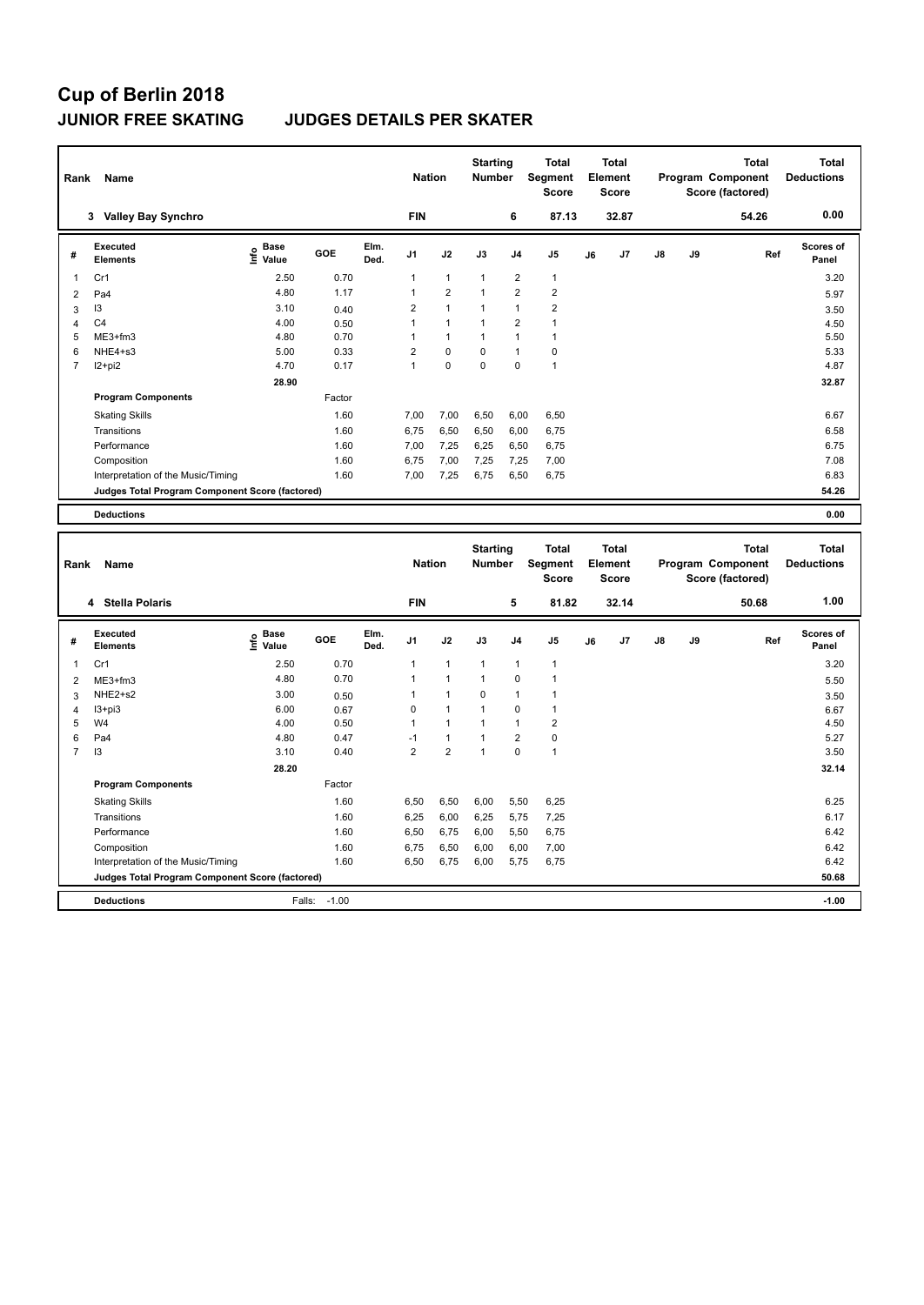#### **JUNIOR FREE SKATING JUDGES DETAILS PER SKATER**

| Rank | Name                                            |                              |         |              |                |              | <b>Starting</b><br><b>Nation</b><br><b>Number</b> |                | <b>Total</b><br>Segment<br><b>Score</b> | <b>Total</b><br>Element<br><b>Score</b> |       |               |    | <b>Total</b><br>Program Component<br>Score (factored) | <b>Total</b><br><b>Deductions</b> |
|------|-------------------------------------------------|------------------------------|---------|--------------|----------------|--------------|---------------------------------------------------|----------------|-----------------------------------------|-----------------------------------------|-------|---------------|----|-------------------------------------------------------|-----------------------------------|
|      | Team Jeanne d'Arc<br>5.                         |                              |         |              | <b>FRA</b>     |              |                                                   | 4              | 75.96                                   |                                         | 28.63 |               |    | 47.33                                                 | 0.00                              |
| #    | Executed<br><b>Elements</b>                     | <b>Base</b><br>lnfo<br>Value | GOE     | Elm.<br>Ded. | J <sub>1</sub> | J2           | J3                                                | J <sub>4</sub> | J <sub>5</sub>                          | J6                                      | J7    | $\mathsf{J}8$ | J9 | Ref                                                   | Scores of<br>Panel                |
| 1    | Cr1                                             | 2.50                         | 0.23    |              | 1              | $\mathbf 0$  | 1                                                 | $\mathbf 0$    | 0                                       |                                         |       |               |    |                                                       | 2.73                              |
| 2    | Pa3                                             | 4.00                         | 0.17    |              | $\Omega$       | $\mathbf 0$  | $\Omega$                                          | $\overline{1}$ | $\overline{1}$                          |                                         |       |               |    |                                                       | 4.17                              |
| 3    | I3+pi2                                          | 5.30                         | 0.47    |              | $\overline{2}$ | $\mathbf 0$  | 1                                                 | $\overline{1}$ | 0                                       |                                         |       |               |    |                                                       | 5.77                              |
| 4    | C <sub>4</sub>                                  | 4.00                         | 0.33    |              | 1              | $\mathbf 0$  | $\Omega$                                          | $\overline{1}$ | $\overline{2}$                          |                                         |       |               |    |                                                       | 4.33                              |
| 5    | $ME3+fm3$                                       | 4.80                         | 0.70    |              | 1              | 0            | 1                                                 | $\mathbf{1}$   | $\mathbf{1}$                            |                                         |       |               |    |                                                       | 5.50                              |
| 6    | 3                                               | 3.10                         | 0.20    |              | 0              | $\mathbf{1}$ | 1                                                 | $\mathbf 0$    | 1                                       |                                         |       |               |    |                                                       | 3.30                              |
| 7    | NHE2+s2                                         | 3.00                         | $-0.17$ |              | 0              | $-1$         | 0                                                 | 0              | $-1$                                    |                                         |       |               |    |                                                       | 2.83                              |
|      |                                                 | 26.70                        |         |              |                |              |                                                   |                |                                         |                                         |       |               |    |                                                       | 28.63                             |
|      | <b>Program Components</b>                       |                              | Factor  |              |                |              |                                                   |                |                                         |                                         |       |               |    |                                                       |                                   |
|      | <b>Skating Skills</b>                           |                              | 1.60    |              | 6.00           | 6,00         | 5,75                                              | 4,75           | 5,25                                    |                                         |       |               |    |                                                       | 5.67                              |
|      | Transitions                                     |                              | 1.60    |              | 5,75           | 5,25         | 5,75                                              | 4,75           | 5,75                                    |                                         |       |               |    |                                                       | 5.58                              |
|      | Performance                                     |                              | 1.60    |              | 6,25           | 6,00         | 6,25                                              | 5,25           | 6,00                                    |                                         |       |               |    |                                                       | 6.08                              |
|      | Composition                                     |                              | 1.60    |              | 6,50           | 5,75         | 6,25                                              | 6,00           | 6,25                                    |                                         |       |               |    |                                                       | 6.17                              |
|      | Interpretation of the Music/Timing              |                              | 1.60    |              | 6,00           | 6,00         | 6,25                                              | 5,00           | 6,25                                    |                                         |       |               |    |                                                       | 6.08                              |
|      | Judges Total Program Component Score (factored) |                              |         |              |                |              |                                                   |                |                                         |                                         |       |               |    |                                                       | 47.33                             |
|      | <b>Deductions</b>                               |                              |         |              |                |              |                                                   |                |                                         |                                         |       |               |    |                                                       | 0.00                              |

| Rank           | Name                                            |                                  |         |              |                |              | <b>Starting</b><br><b>Nation</b><br><b>Number</b> |                | <b>Total</b><br>Segment<br><b>Score</b> | <b>Total</b><br>Element<br><b>Score</b> |                | <b>Total</b><br>Program Component<br>Score (factored) |    |       | <b>Total</b><br><b>Deductions</b> |
|----------------|-------------------------------------------------|----------------------------------|---------|--------------|----------------|--------------|---------------------------------------------------|----------------|-----------------------------------------|-----------------------------------------|----------------|-------------------------------------------------------|----|-------|-----------------------------------|
|                | <b>Cool Dreams Junior</b><br>6.                 |                                  |         |              | SUI            |              |                                                   | 3              | 71.27                                   |                                         | 25.40          |                                                       |    | 45.87 | 0.00                              |
| #              | Executed<br><b>Elements</b>                     | <b>Base</b><br>e Base<br>E Value | GOE     | Elm.<br>Ded. | J <sub>1</sub> | J2           | J3                                                | J <sub>4</sub> | J <sub>5</sub>                          | J6                                      | J <sub>7</sub> | J8                                                    | J9 | Ref   | <b>Scores of</b><br>Panel         |
| 1              | Cr1                                             | 2.50                             | 0.70    |              | 1              | $\mathbf{1}$ | $\mathbf 0$                                       | 1              | $\mathbf{1}$                            |                                         |                |                                                       |    |       | 3.20                              |
| $\overline{2}$ | Pa <sub>3</sub>                                 | 4.00                             | 0.00    |              | $\Omega$       | $\mathbf 0$  | $\Omega$                                          | $\Omega$       | $\mathbf 0$                             |                                         |                |                                                       |    |       | 4.00                              |
| 3              | 13                                              | 3.10                             | 0.20    |              | 1              | $\mathbf 0$  | $\Omega$                                          | 1              | 1                                       |                                         |                |                                                       |    |       | 3.30                              |
| 4              | NHE2+s2                                         | 3.00                             | 0.17    |              | 1              | $\mathbf 0$  | $\mathbf 0$                                       | 1              | $\mathbf 0$                             |                                         |                |                                                       |    |       | 3.17                              |
| 5              | Sp1                                             | 2.50                             | $-0.30$ |              | $-2$           | $-1$         | $\mathbf 0$                                       | $-1$           | $-1$                                    |                                         |                |                                                       |    |       | 2.20                              |
| 6              | $12 + pi3$                                      | 5.30                             | 0.23    |              | 1              | $\mathbf 0$  | $\Omega$                                          | $\Omega$       | $\mathbf{1}$                            |                                         |                |                                                       |    |       | 5.53                              |
| 7              | <b>B4</b>                                       | 4.00                             | 0.00    |              | 1              | $-1$         | $-1$                                              | 1              | $\pmb{0}$                               |                                         |                |                                                       |    |       | 4.00                              |
|                |                                                 | 24.40                            |         |              |                |              |                                                   |                |                                         |                                         |                |                                                       |    |       | 25.40                             |
|                | <b>Program Components</b>                       |                                  | Factor  |              |                |              |                                                   |                |                                         |                                         |                |                                                       |    |       |                                   |
|                | <b>Skating Skills</b>                           |                                  | 1.60    |              | 5,75           | 5,75         | 5,50                                              | 5,00           | 5,50                                    |                                         |                |                                                       |    |       | 5.58                              |
|                | Transitions                                     |                                  | 1.60    |              | 6,00           | 5,50         | 5,50                                              | 5,50           | 7,00                                    |                                         |                |                                                       |    |       | 5.67                              |
|                | Performance                                     |                                  | 1.60    |              | 5.75           | 6,25         | 5,75                                              | 5,00           | 6,50                                    |                                         |                |                                                       |    |       | 5.92                              |
|                | Composition                                     |                                  | 1.60    |              | 6,00           | 6,00         | 5,50                                              | 5,00           | 6,75                                    |                                         |                |                                                       |    |       | 5.83                              |
|                | Interpretation of the Music/Timing              |                                  | 1.60    |              | 5,75           | 6,00         | 5,25                                              | 5,00           | 6,75                                    |                                         |                |                                                       |    |       | 5.67                              |
|                | Judges Total Program Component Score (factored) |                                  |         |              |                |              |                                                   |                |                                         |                                         |                |                                                       |    |       | 45.87                             |
|                | <b>Deductions</b>                               |                                  |         |              |                |              |                                                   |                |                                         |                                         |                |                                                       |    |       | 0.00                              |